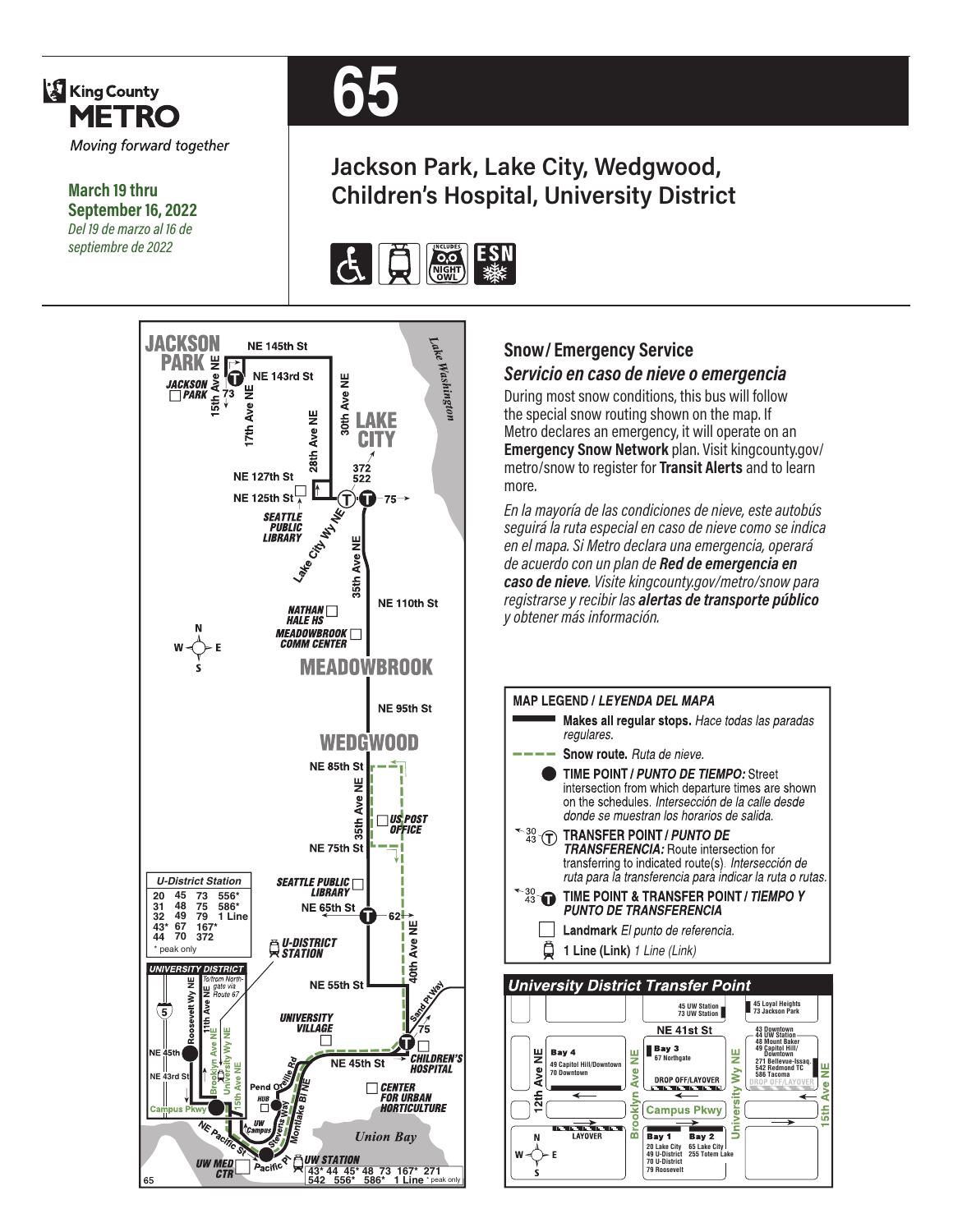#### Route 65 Monday thru Friday to University District

*Servicio de lunes a viernes a Distrito Universitario*

| <b>Jackson</b><br>Park          | <b>Lake City</b>                | Ravenna                        | Laurelhurst             |                               | <b>University District</b>                       |          |
|---------------------------------|---------------------------------|--------------------------------|-------------------------|-------------------------------|--------------------------------------------------|----------|
| NE 143rd St<br>&<br>17th Ave NE | NE 125th St<br>&<br>35th Ave NE | 35th Ave NE<br>&<br>NE 65th St | Way NE &<br>40th Ave NE | Sand Point   UW Campus<br>HUB | Brooklyn<br>Ave NE &<br><b>NE Campus</b><br>Pkwy | To Route |
| Stop #98780                     | Stop #9690                      | Stop #25110                    | Stop #9978              | Stop #75403                   | Stop #9147                                       |          |
| 5:09                            | 5:17                            | 5:25                           | $5:30+$                 | 5:36#                         | 5:41                                             | 67       |
| 5:24                            | 5:33                            | 5:41                           | 5:46‡                   | 5:52#                         | 5:57                                             | 67       |
| 5:39                            | 5:48                            | 5:58                           | 6:03 <sup>‡</sup>       | 6:09#                         | 6:14                                             | 67       |
| 5:54                            | 6:03                            | 6:13                           | 6:18 <sup>‡</sup>       | 6:24                          | 6:29                                             | 67       |
| 6:09                            | 6:18                            | 6:28                           | 6:33 <sup>‡</sup>       | 6:39 <sup>‡</sup>             | 6:45                                             | 67       |
| 6:24                            | 6:34                            | 6:44                           | 6:49 <sup>‡</sup>       | $6:55\frac{1}{2}$             | 7:01                                             | 67       |
| 6:39                            | 6:49                            | 6:59                           | 7:04‡                   | 7:10‡                         | 7:16                                             | 67       |
| 6:54                            | 7:04                            | 7:14                           | 7:19‡                   | $7:26+$                       | 7:32                                             | 67       |
| 7:09                            | 7:19                            | 7:31                           | 7:38 <sup>‡</sup>       | 7:45 <sup>‡</sup>             | 7:51                                             | 67       |
| 7:24                            | 7:34                            | 7:46                           | 7:53‡                   | 8:00‡                         | 8:07                                             | 67       |
| 7:39                            | 7:49                            | 8:01                           | 8:08 <sup>‡</sup>       | $8:15+$                       | 8:22                                             | 67       |
| 7:54                            | 8:04                            | 8:16                           | 8:23 <sup>‡</sup>       | 8:30 <sup>‡</sup>             | 8:37                                             | 67       |
| 8:09                            | 8:19                            | 8:31                           | 8:38‡                   | 8:45 <sup>‡</sup>             | 8:52                                             | 67       |
| 8:24                            | 8:34                            | 8:46                           | 8:52‡                   | 8:59 <sup>‡</sup>             | 9:06                                             | 67       |
| 8:39                            | 8:49                            | 9:00                           | 9:06‡                   | 9:13 <sup>‡</sup>             | 9:20                                             | 67       |
| 8:54                            | 9:04                            | 9:15                           | 9:21                    | 9:28‡                         | 9:35                                             | 67       |
| 9:09                            | 9:19                            | 9:30                           | 9:36 <sup>‡</sup>       | 9:43 <sup>‡</sup>             | 9:50                                             | 67       |
| 9:24                            | 9:34                            | 9:46                           | 9:52 <sup>‡</sup>       | 9:59 <sup>‡</sup>             | 10:05                                            | 67       |
| 9:39                            | 9:49                            | 10:01                          | 10:07‡                  | 10:14‡                        | 10:20                                            | 67       |
| 9:54                            | 10:04                           | 10:16                          | 10:22‡                  | 10:29‡                        | 10:35                                            | 67       |
| 10:09                           | 10:19                           | 10:29                          | 10:35‡                  | 10:42‡                        | 10:48                                            | 67       |
| 10:24                           | 10:34                           | 10:44                          | 10:50‡                  | 10:57‡                        | 11:03                                            | 67       |
| 10:39                           | 10:49                           | 10:59                          | 11:05‡                  | 11:12‡                        | 11:18                                            | 67       |
| 10:54                           | 11:04                           | 11:14                          | 11:20‡                  | 11:27‡                        | 11:34                                            | 67       |
| 11:09                           | 11:19                           | 11:29                          | 11:35‡                  | 11:43‡                        | 11:50                                            | 67       |
| 11:24                           | 11:34                           | 11:44                          | $11:50+$                | 11:58‡                        | 12:05                                            | 67       |
| 11:39                           | 11:49                           | 11:59                          | 12:05‡                  | 12:13‡                        | 12:20                                            | 67       |
| 11:54                           | 12:04                           | 12:14                          | 12:20‡                  | 12:28‡                        | 12:35                                            | 67       |
| 12:09                           | 12:19                           | 12:29                          | 12:35‡                  | 12:43‡                        | 12:50                                            | 67       |
| 12:24                           | 12:34                           | 12:44                          | 12:50‡                  | 12:57‡                        | 1:04                                             | 67       |
| 12:39                           | 12:49                           | 12:59                          | 1:05‡                   | 1:12‡                         | 1:19                                             | 67       |
| 12:54                           | 1:04                            | 1:14                           | 1:20‡                   | 1:27‡                         | 1:34                                             | 67       |
| 1:09                            | 1:19                            | 1:29                           | 1:35‡                   | 1:42‡                         | 1:49                                             | 67       |
| 1:24                            | 1:34                            | 1:44                           | 1:50‡                   | 1:57‡                         | 2:04                                             | 67       |
| 1:39                            | 1:49                            | 1:59                           | 2:05‡                   | 2:12‡                         | 2:19                                             | 67       |
| 1:54                            | 2:04                            | 2:14                           | 2:20‡                   | 2:27‡                         | 2:34                                             | 67       |
| 2:09                            | 2:19                            | 2:30                           | 2:36‡                   | 2:43‡                         | 2:50                                             | 67       |
| 2:24                            | 2:34                            | 2:45                           | $2:51\ddagger$          | 2:58‡                         | 3:05                                             | 67       |
| 2:39                            | 2:49                            | 3:00                           | 3:06‡                   | 3:14‡                         | 3:21                                             | 67       |
| 2:54                            | 3:04                            | 3:15                           | 3:21‡                   | 3:29‡                         | 3:36                                             | 67       |
| 3:09                            | 3:19                            | 3:31                           | 3:37‡                   | 3:46 <sup>‡</sup>             | 3:53                                             | 67       |
| 3:24                            | 3:34                            | 3:46                           | $3:52\ddagger$          | 4:01‡                         | 4:08                                             | 67       |
| 3:39                            | 3:49                            | 4:01                           | 4:07‡                   | 4:16‡                         | 4:23                                             | 67       |
| 3:54                            | 4:04                            | 4:16                           | 4:22‡                   | 4:31‡                         | 4:38                                             | 67       |
| 4:09                            | 4:19                            | 4:31                           | 4:37‡                   | 4:46‡                         | 4:53                                             | 67       |
| 4:24                            | 4:35                            | 4:47                           | 4:53‡                   | 5:02‡                         | 5:09                                             | 67       |

| <b>Jackson</b><br>Park                                                                                                                                                                                                     | <b>Lake City</b>                                                                                                                                                                                                            |                                                                                                                                                                                                                             | Ravenna Laurelhurst                                                                                                                                                                                                                                                                                                               |                                                                                                                                                                                                                                                                                                                 | <b>University District</b>                                                                                                                                                                                                  |                                                                                                                                                                |
|----------------------------------------------------------------------------------------------------------------------------------------------------------------------------------------------------------------------------|-----------------------------------------------------------------------------------------------------------------------------------------------------------------------------------------------------------------------------|-----------------------------------------------------------------------------------------------------------------------------------------------------------------------------------------------------------------------------|-----------------------------------------------------------------------------------------------------------------------------------------------------------------------------------------------------------------------------------------------------------------------------------------------------------------------------------|-----------------------------------------------------------------------------------------------------------------------------------------------------------------------------------------------------------------------------------------------------------------------------------------------------------------|-----------------------------------------------------------------------------------------------------------------------------------------------------------------------------------------------------------------------------|----------------------------------------------------------------------------------------------------------------------------------------------------------------|
| NE <sub>143rd</sub> St<br>&<br>17th Ave NE                                                                                                                                                                                 | NE 125th St<br>&<br>35th Ave NE                                                                                                                                                                                             | 35th Ave NE<br>&<br>NE 65th St                                                                                                                                                                                              | Way NE &<br>40th Ave NE                                                                                                                                                                                                                                                                                                           | Sand Point   UW Campus  <br>HUB                                                                                                                                                                                                                                                                                 | Brooklyn<br>Ave NE &<br><b>NE Campus</b><br>Pkwy                                                                                                                                                                            | To Route                                                                                                                                                       |
| Stop #98780                                                                                                                                                                                                                | Stop #9690                                                                                                                                                                                                                  | Stop #25110                                                                                                                                                                                                                 | Stop #9978                                                                                                                                                                                                                                                                                                                        | Stop #75403                                                                                                                                                                                                                                                                                                     | Stop #9147                                                                                                                                                                                                                  |                                                                                                                                                                |
| 4:39<br>4:54                                                                                                                                                                                                               | 4:50<br>5:05                                                                                                                                                                                                                | 5:02<br>5:17                                                                                                                                                                                                                | 5:08 <sup>‡</sup><br>5:23 <sup>‡</sup>                                                                                                                                                                                                                                                                                            | 5:17 <sup>‡</sup><br>5:32‡                                                                                                                                                                                                                                                                                      | 5:24<br>5:39                                                                                                                                                                                                                | 67<br>67                                                                                                                                                       |
| 5:09<br>5:24<br>5:39<br>5:54<br>6:09<br>6:24<br>6:39<br>6:54<br>7:09<br>7:24<br>7:39<br>7:54<br>8:09<br>8:24<br>8:39<br>8:54<br>9:08<br>9:23<br>9:38<br>9:53<br>10:13<br>10:33<br>10:53<br>11:22<br>11:53<br>12:36<br>1:54 | 5:20<br>5:35<br>5:50<br>6:05<br>6:20<br>6:35<br>6:49<br>7:04<br>7:19<br>7:34<br>7:49<br>8:04<br>8:19<br>8:33<br>8:48<br>9:03<br>9:17<br>9:32<br>9:47<br>10:02<br>10:22<br>10:42<br>11:02<br>11:31<br>12:01<br>12:44<br>2:02 | 5:32<br>5:47<br>6:01<br>6:16<br>6:31<br>6:45<br>6:58<br>7:13<br>7:28<br>7:42<br>7:57<br>8:12<br>8:27<br>8:41<br>8:56<br>9:11<br>9:25<br>9:40<br>9:55<br>10:10<br>10:30<br>10:50<br>11:10<br>11:39<br>12:09<br>12:52<br>2:10 | 5:38 <sup>‡</sup><br>$5:53+$<br>6:07‡<br>6:221<br>6:37 <sup>‡</sup><br>$6:51\pm$<br>7:03‡<br>7:18‡<br>7:33‡<br>7:47‡<br>8:02‡<br>8:17 <sup>‡</sup><br>8:32#<br>8:46‡<br>$9:01\pm$<br>$9:16 \ddagger$<br>$9:30\ddagger$<br>$9:45\ddagger$<br>9:59‡<br>10:14‡<br>10:34‡<br>10:54‡<br>11:14‡<br>11:43‡<br>$12:13+$<br>12:56‡<br>2:14 | 5:47‡<br>$6:02*$<br>6:14‡<br>6:29‡<br>6:44 <sup>‡</sup><br>6:58 <sup>‡</sup><br>7:09‡<br>7:24‡<br>7:39‡<br>7:53‡<br>8:08‡<br>8:23#<br>8:38‡<br>8:52‡<br>9:07 <sup>‡</sup><br>$9:22 \;$<br>9:36#<br>9:51‡<br>10:05‡<br>10:19‡<br>10:39‡<br>10:59‡<br>11:18‡<br>11:47‡<br>12:17‡<br>$1:00$ ‡<br>2:18 <sup>‡</sup> | 5:54<br>6:09<br>6:21<br>6:36<br>6:50<br>7:04<br>7:15<br>7:30<br>7:44<br>7:58<br>8:13<br>8:28<br>8:43<br>8:57<br>9:12<br>9:27<br>9:41<br>9:56<br>10:10<br>10:24<br>10:44<br>11:04<br>11:22<br>11:51<br>12:21<br>1:04<br>2:22 | 67<br>67<br>67<br>67<br>67<br>67<br>67<br>67<br>67<br>67<br>67<br>67<br>67<br>67<br>67<br>67<br>67<br>67<br>67<br>67<br>67<br>67<br>67<br>67<br>67<br>67<br>67 |
| 2:54                                                                                                                                                                                                                       | 3:02                                                                                                                                                                                                                        | 3:10                                                                                                                                                                                                                        | 3:14                                                                                                                                                                                                                                                                                                                              | 3:18 <sup>‡</sup>                                                                                                                                                                                                                                                                                               | 3:22                                                                                                                                                                                                                        | 67                                                                                                                                                             |
| <b>Bold PM time</b><br>ŧ                                                                                                                                                                                                   | Estimated time.                                                                                                                                                                                                             |                                                                                                                                                                                                                             |                                                                                                                                                                                                                                                                                                                                   |                                                                                                                                                                                                                                                                                                                 |                                                                                                                                                                                                                             |                                                                                                                                                                |

#### **Holiday Information** *Información sobre días festivos*

This route will operate its Sunday schedule on the following holidays. *Esta ruta operará según su horario de domingo en los siguientes días festivos.*

| <b>Memorial Day</b>     | <b>May 30</b>   |
|-------------------------|-----------------|
| Día de los Caídos       | 30 de mayo      |
| Independence Day        | July 4          |
| Día de la independencia | 4 de julio      |
| Labor Day               | September 5     |
| Día del Trabajo         | 5 de septiembre |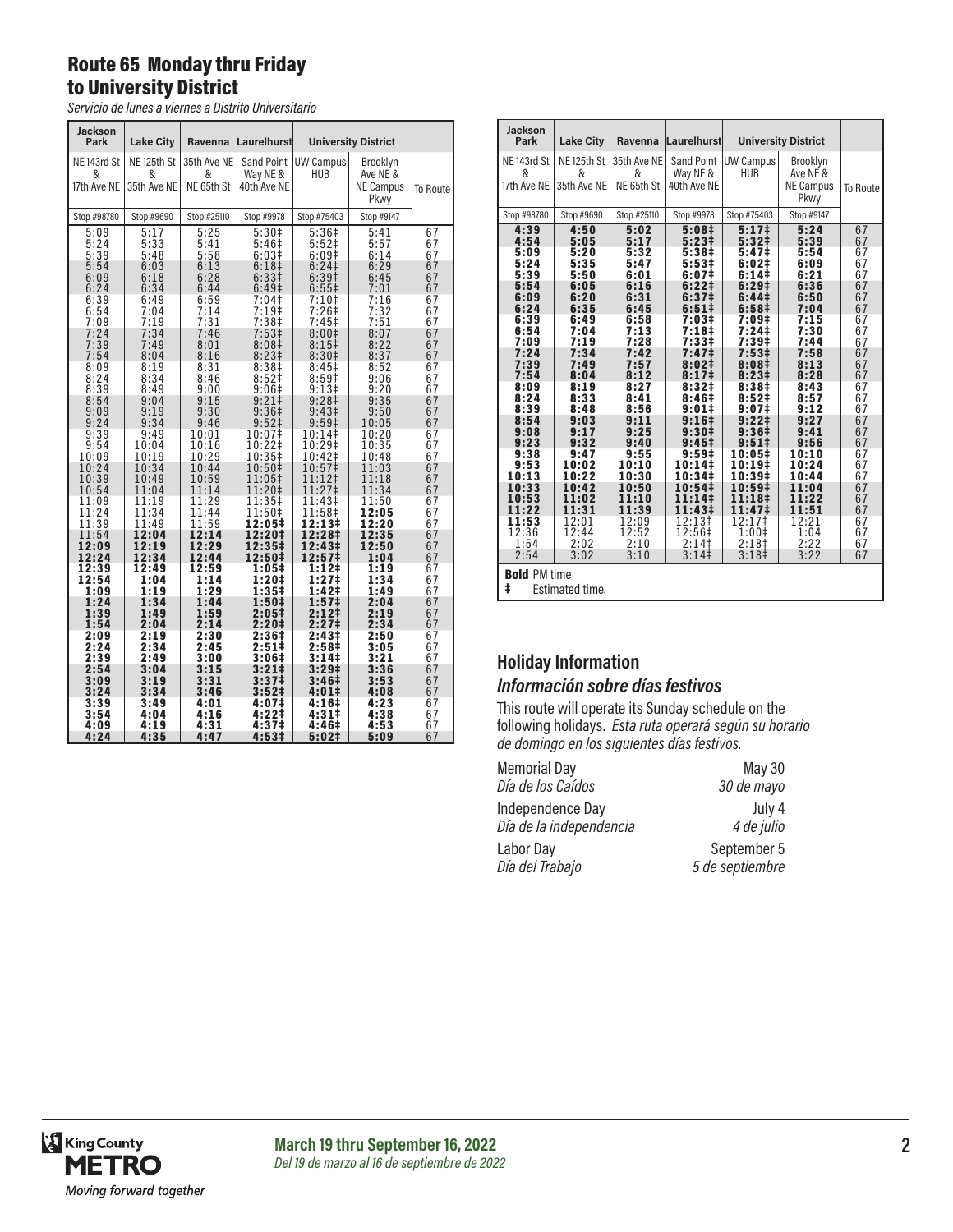#### Route 65 Monday thru Friday to Jackson Park

*Servicio de lunes a viernes a Jackson Park*

| <b>University District</b> |              | Laurelhurst       | Ravenna     | <b>Lake City</b> | Jackson<br>Park        |                        |
|----------------------------|--------------|-------------------|-------------|------------------|------------------------|------------------------|
| Roosevelt                  | Campus Pkwv  | <b>NE Pacific</b> | 40th Ave NE | 35th Ave NE      | NE <sub>125th</sub> St | NE <sub>143rd</sub> St |
| Way NE &                   | & Universitv | PI & NE           | &           | &                | &                      | &                      |
| NE 45th St                 | Way NE       | Pacific St        | NE 46th St  | NE 65th St       | 35th Ave NE            | 17th Ave NE            |
| Stop #9605                 | Stop #9575   | Stop #29242       | Stop #10513 | Stop #25880      | Stop #10860            | Stop #98780            |
| 4:58                       | 5:02         | 5:05              | 5:10        | 5:14             | $5:22$ ‡               | 5:30 <sup>‡</sup>      |
| 5:13                       | 5:17         | 5:20              | 5:25        | 5:29             | 5:37 <sup>‡</sup>      | $5:45+$                |
| 5:28                       | 5:32         | 5:35              | 5:40        | 5:44             | 5:52                   | 6:00 <sup>‡</sup>      |
| 5:43                       | 5:47         | 5:50              | 5:55        | 5:59             | $6:07\ddagger$         | $6:15+$                |
| 5:58                       | 6:02         | 6:05              | 6:10        | 6:14             | $6:23+$                | 6:33 <sup>‡</sup>      |
| 6:13                       | 6:17         | 6:20              | 6:25        | 6:30             | 6:39 <sup>‡</sup>      | 6:49 <sup>‡</sup>      |
| 6:29                       | 6:33         | 6:37              | 6:43        | 6:48             | 6:59 <sup>‡</sup>      | 7:09‡                  |
| 6:45                       | 6:49         | 6:53              | 6:59        | 7:04             | 7:15‡                  | 7:25‡                  |
| 7:01                       | 7:05         | 7:09              | 7:16        | 7:22             | 7:33 <sup>‡</sup>      | 7:43‡                  |
| 7:16                       | 7:20         | 7:24              | 7:31        | 7:38             | 7:50 <sup>‡</sup>      | 8:00 <sup>‡</sup>      |
| 7:32                       | 7:36         | 7:41              | 7:48        | 7:55             | 8:08 <sup>‡</sup>      | 8:18‡                  |
| 7:47                       | 7:51         | 7:56              | 8:03        | 8:10             | 8:231                  | 8:331                  |
| 8:03                       | 8:07         | 8:12              | 8:19        | 8:26             | 8:39‡                  | 8:49 <sup>‡</sup>      |
| 8:19                       | 8:23         | 8:28              | 8:35        | 8:41             | 8:54 <sup>‡</sup>      | 9:04‡                  |
| 8:34                       | 8:38         | 8:43              | 8:50        | 8:56             | 9:09 <sup>‡</sup>      | 9:19#                  |
| 8:49                       | 8:53         | 8:58              | 9:05        | 9:10             | 9:221                  | 9:331                  |
| 9:04                       | 9:08         | 9:13              | 9:20        | 9:25             | 9:36‡                  | 9:47‡                  |
| 9:18                       | 9:22         | 9:27              | 9:34        | 9:39             | 9:50 <sup>‡</sup>      | $10:01\pm$             |
| 9:32                       | 9:36         | 9:41              | 9:48        | 9:53             | 10:04‡                 | 10:15‡                 |
| 9:47                       | 9:51         | 9:56              | 10:03       | 10:08            | 10:19‡                 | 10:30‡                 |
| 10:02                      | 10:06        | 10:11             | 10:18       | 10:23            | 10:34‡                 | 10:45‡                 |
| 10:17                      | 10:21        | 10:26             | 10:33       | 10:38            | 10:49‡                 | 11:00‡                 |
| 10:32                      | 10:36        | 10:41             | 10:48       | 10:53            | 11:04‡                 | 11:15‡                 |
| 10:46                      | 10:50        | 10:55             | 11:02       | 11:07            | 11:18‡                 | 11:29‡                 |
| 11:01                      | 11:05        | 11:10             | 11:17       | 11:22            | 11:33‡                 | 11:44‡                 |
| 11:16                      | 11:20        | 11:25             | 11:32       | 11:37            | 11:49‡                 | 12:01‡                 |
| 11:31                      | 11:35        | 11:40             | 11:47       | 11:52            | 12:04‡                 | 12:16‡                 |
| 11:46                      | 11:50        | 11:55             | 12:02       | 12:07            | 12:19‡                 | 12:31‡                 |
| 12:01                      | 12:05        | 12:10             | 12:17       | 12:22            | 12:34‡                 | 12:46‡                 |
| 12:17                      | 12:21        | 12:26             | 12:33       | 12:38            | 12:50‡                 | 1:02‡                  |
| 12:32                      | 12:36        | 12:41             | 12:48       | 12:53            | 1:05‡                  | 1:17‡                  |
| 12:47                      | 12:51        | 12:56             | 1:03        | 1:08             | 1:20‡                  | 1:32‡                  |
| 1:02                       | 1:06         | 1:11              | 1:18        | 1:23             | 1:35‡                  | 1:47‡                  |
| 1:17                       | 1:21         | 1:26              | 1:33        | 1:38             | 1:50‡                  | 2:02‡                  |
| 1:32                       | 1:36         | 1:41              | 1:48        | 1:53             | 2:05‡                  | 2:18‡                  |
| 1:47                       | 1:51         | 1:55              | 2:02        | 2:07             | 2:19‡                  | 2:33‡                  |
| 2:02                       | 2:06         | 2:10              | 2:17        | 2:22             | 2:34‡                  | 2:48‡                  |
| 2:17                       | 2:21         | 2:25              | 2:32        | 2:37             | $2:51 \;$              | 3:08‡                  |
| 2:32                       | 2:36         | 2:40              | 2:47        | 2:52             | 3:07‡                  | 3:24‡                  |
| 2:48                       | 2:53         | 2:58              | 3:05        | 3:10             | 3:25‡                  | 3:42‡                  |
| 3:03                       | 3:08         | 3:13              | 3:20        | 3:25             | 3:40‡                  | 3:57‡                  |
| 3:19                       | 3:24         | 3:29              | 3:36        | 3:41             | 3:56‡                  | 4:13‡                  |
| 3:35                       | 3:40         | 3:45              | 3:52        | 3:57             | 4:12‡                  | 4:29‡                  |
| 3:50                       | 3:55         | 4:00              | 4:08        | 4:13             | 4:28‡                  | 4:45‡                  |
| 4:06                       | 4:11         | 4:17              | 4:25        | 4:30             | 4:45‡                  | 5:02‡                  |
| 4:21                       | 4:26         | 4:32              | 4:40        | 4:45             | 5:00‡                  | 5:17‡                  |
| 4:36                       | 4:41         | 4:47              | 4:55        | 5:00             | 5:15#                  | 5:32 <sup>‡</sup>      |
| 4:51                       | 4:56         | 5:02              | 5:10        | 5:15             | 5:30‡                  | 5:47‡                  |

|                            |                 |                   |             |             |                        | <b>Jackson</b>         |
|----------------------------|-----------------|-------------------|-------------|-------------|------------------------|------------------------|
| <b>University District</b> |                 |                   | Laurelhurst | Ravenna     | <b>Lake City</b>       | Park                   |
| Roosevelt                  | Campus Pkwy     | <b>NE Pacific</b> | 40th Ave NE | 35th Ave NE | NE <sub>125th</sub> St | NE <sub>143rd</sub> St |
| Way NE &                   | & University    | PI & NE           | &           | &           | &                      | &                      |
| NE 45th St                 | Way NE          | Pacific St        | NE 46th St  | NE 65th St  | 35th Ave NE            | 17th Ave NE            |
| Stop #9605                 | Stop #9575      | Stop #29242       | Stop #10513 | Stop #25880 | Stop #10860            | Stop #98780            |
| 5:06                       | 5:11            | 5:17              | 5:25        | 5:30        | 5:45#                  | 6:02#                  |
| 5:20                       | 5:25            | 5:31              | 5:39        | 5:44        | 5:59#                  | 6:15‡                  |
| 5:35                       | 5:40            | 5:46              | 5:54        | 5:59        | 6:13#                  | 6:27‡                  |
| 5:50                       | 5:55            | 6:01              | 6:09        | 6:14        | 6:27 <sup>‡</sup>      | 6:40‡                  |
| 6:05                       | 6:10            | 6:15              | 6:23        | 6:28        | 6:40‡                  | 6:53#                  |
| 6:18                       | 6:22            | 6:27              | 6:35        | 6:40        | 6:52 <sup>‡</sup>      | 7:05‡                  |
| 6:32                       | 6:35            | 6:39              | 6:47        | 6:52        | 7:04‡                  | 7:16‡                  |
| 6:46                       | 6:49            | 6:53              | 7:01        | 7:06        | 7:18‡                  | 7:30‡                  |
| 7:01                       | 7:04            | 7:08              | 7:16        | 7:21        | 7:33‡                  | 7:45‡                  |
| 7:16                       | 7:19            | 7:23              | 7:31        | 7:36        | 7:48‡                  | 8:001                  |
| 7:31                       | 7:34            | 7:39              | 7:46        | 7:51        | 8:03#                  | 8:15#                  |
| 7:45                       | 7:48            | 7:53              | 8:00        | 8:05        | 8:15 <sup>‡</sup>      | 8:26#                  |
| 7:59                       | 8:02            | 8:07              | 8:14        | 8:18        | 8:28 <sup>‡</sup>      | 8:39‡                  |
| 8:14                       | 8:17            | 8:22              | 8:28        | 8:32        | 8:42 <sup>‡</sup>      | 8:52#                  |
| 8:29                       | 8:32            | 8:37              | 8:43        | 8:47        | 8:57 <sup>‡</sup>      | $9:07\ddagger$         |
| 8:44                       | 8:47            | 8:51              | 8:57        | 9:01        | $9:11\ddagger$         | $9:21 \;$              |
| 8:59                       | 9:02            | 9:06              | 9:11        | 9:15        | 9:25 <sup>‡</sup>      | 9:35 <sup>‡</sup>      |
| 9:14                       | 9:17            | 9:21              | 9:26        | 9:30        | 9:40‡                  | 9:50‡                  |
| 9:29                       | 9:32            | 9:36              | 9:41        | 9:45        | 9:551                  | 10:05‡                 |
| 9:44                       | 9:47            | 9:51              | 9:56        | 10:00       | 10:10‡                 | 10:20‡                 |
| 9:59                       | 10:02           | 10:06             | 10:11       | 10:15       | 10:25‡                 | 10:35‡                 |
| 10:14                      | 10:17           | 10:21             | 10:26       | 10:30       | 10:40‡                 | 10:50‡                 |
| 10:29                      | 10:32           | 10:36             | 10:41       | 10:45       | $10:55^{\ddagger}$     | 11:05‡                 |
| 10:43                      | 10:46           | 10:50             | 10:55       | 10:59       | 11:09‡                 | 11:19‡                 |
| 10:58                      | 11:01           | 11:05             | 11:10       | 11:14       | 11:24‡                 | 11:34‡                 |
| 11:13                      | 11:16           | 11:20             | 11:25       | 11:29       | 11:37‡                 | 11:46‡                 |
| 11:42                      | 11:45           | 11:48             | 11:53       | 11:57       | $12:05+$               | 12:14‡                 |
| 12:12                      | 12:15           | 12:18             | 12:23       | 12:27       | 12:35‡                 | 12:43‡                 |
| 1:16                       | 1:19            | 1:22              | 1:27        | 1:31        | 1:39 <sup>‡</sup>      | 1:47 <sup>‡</sup>      |
| 2:16                       | 2:19            | 2:22              | 2:27        | 2:31        | 2:39 <sup>‡</sup>      | 2:47 <sup>‡</sup>      |
| <b>Bold PM time</b><br>ŧ   | Estimated time. |                   |             |             |                        |                        |

King County<br>METRO Moving forward together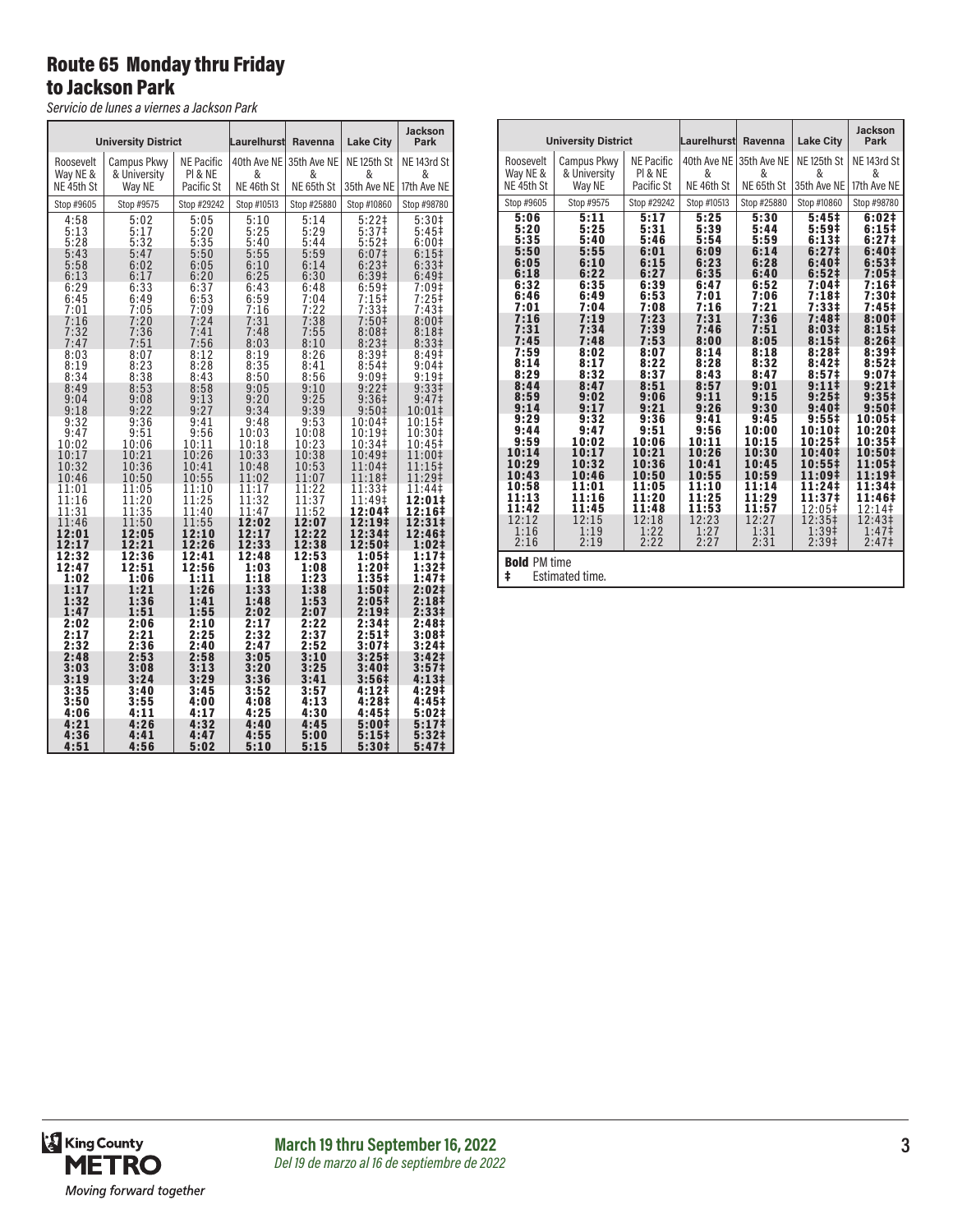#### Route 65 Saturday to University District

*Servicio de al sábado a Distrito Universitario*

| <b>Jackson</b><br>Park                      | <b>Lake City</b>                 | Ravenna                        | Laurelhurst                                     |                                     | <b>University District</b>                |                                               |
|---------------------------------------------|----------------------------------|--------------------------------|-------------------------------------------------|-------------------------------------|-------------------------------------------|-----------------------------------------------|
| NE 143rd St<br>&<br>17th Ave NE             | NE 125th St<br>&<br>35th Ave NE  | 35th Ave NE<br>&<br>NE 65th St | Sand Point<br>Way NE &<br>40th Ave NE           | <b>UW Campus</b><br>HUB             | Brooklyn<br>Ave NE &<br>NE Campus<br>Pkwy | To Route                                      |
| Stop #98780                                 | Stop #9690                       | Stop #25110                    | Stop #9978                                      | Stop #75403                         | Stop #9147                                |                                               |
| 5:21                                        | 5:29                             | 5:38                           | $5:42\dagger$                                   | 5:47‡                               | 5:53                                      | 67                                            |
| 5:51                                        | 5:59                             | 6:08                           | 6:12‡                                           | 6:17 <sup>‡</sup>                   | 6:23                                      | 67                                            |
| 6:21                                        | 6:29                             | 6:38                           | 6:42‡                                           | 6:47‡                               | 6:53                                      | 67                                            |
| 6:41<br>7:01<br>7:21                        | 6:49<br>7:09<br>7:29             | 6:58<br>7:18<br>7:38           | 7:04<br>7:24‡<br>$7:44\ddagger$                 | 7:09‡<br>7:29‡<br>7:49‡             | 7:15<br>7:35<br>7:55                      | $\begin{array}{c} 67 \\ 67 \end{array}$<br>67 |
| 7:41                                        | 7:49                             | 7:58                           | 8:04 <sup>‡</sup>                               | 8:09‡                               | 8:15                                      | 67                                            |
| 8:01                                        | 8:09                             | 8:18                           | 8:24‡                                           | 8:29‡                               | 8:36                                      | 67                                            |
| 8:16                                        | 8:24                             | 8:33                           | 8:39‡                                           | 8:45 <sup>‡</sup>                   | 8:52                                      | 67                                            |
| 8:31                                        | 8:40                             | 8:49                           | $8:55\ddagger$                                  | 9:01‡                               | 9:08                                      | 67                                            |
| 8:46                                        | 8:55                             | 9:04                           | 9:10‡                                           | 9:16‡                               | 9:23                                      | 67                                            |
| 9:01                                        | 9:10                             | 9:20                           | 9:26‡                                           | 9:33‡                               | 9:40                                      | 67                                            |
| 9:16                                        | 9:25                             | 9:35                           | 9:41‡                                           | 9:48‡                               | 9:55                                      | 67                                            |
| 9:31<br>9:46<br>10:01                       | 9:41<br>9:56<br>10:11            | 9:52<br>10:07<br>10:22         | 9:58‡<br>10:13‡<br>10:28‡                       | 10:05‡<br>10:20‡<br>10:35‡          | 10:12<br>10:27<br>10:42                   | $\frac{67}{67}$<br>67                         |
| 10:16<br>10:31<br>10:46                     | 10:26<br>10:41<br>10:56          | 10:37<br>10:52<br>11:07        | 10:43‡<br>10:58‡<br>11:13‡                      | 10:50‡<br>11:05‡<br>11:20‡          | 10:57<br>11:12<br>11:27                   | 67<br>67                                      |
| 11:01                                       | 11:11                            | 11:22                          | 11:28‡                                          | 11:35‡                              | 11:42                                     | 67<br>67                                      |
| 11:16                                       | 11:26                            | 11:37                          | 11:43‡                                          | 11:50‡                              | 11:58                                     | 67                                            |
| 11:31                                       | 11:41                            | 11:52                          | 11:58‡                                          | 12:05‡                              | 12:13                                     | 67                                            |
| 11:46                                       | 11:56                            | 12:07                          | 12:13‡                                          | 12:20‡                              | 12:28                                     | 67                                            |
| 12:01                                       | 12:11                            | 12:22                          | 12:28‡                                          | 12:35‡                              | 12:43                                     | 67                                            |
| 12:16                                       | 12:26                            | 12:37                          | 12:43‡                                          | 12:50‡                              | 12:58                                     | 67                                            |
| 12:31                                       | 12:41                            | 12:52                          | 12:58‡                                          | 1:05‡                               | 1:13                                      | 67                                            |
| 12:46                                       | 12:56                            | 1:07                           | 1:13‡                                           | 1:20‡                               | 1:28                                      | 67                                            |
| 1:01                                        | 1:11                             | 1:22                           | 1:28‡                                           | 1:35‡                               | 1:43                                      | 67                                            |
| 1:16                                        | 1:26                             | 1:37                           | 1:43‡                                           | 1:50‡                               | 1:58                                      | 67                                            |
| 1:31                                        | 1:41                             | 1:52                           | 1:58‡                                           | 2:05‡                               | 2:13                                      | 67                                            |
| 1:46                                        | 1:56                             | 2:07                           | 2:13‡                                           | 2:20‡                               | 2:28                                      | 67                                            |
| 2:01                                        | 2:11                             | 2:22                           | 2:28‡                                           | 2:35‡                               | 2:43                                      | 67                                            |
| 2:16                                        | 2:26                             | 2:37                           | 2:43‡                                           | 2:50‡                               | 2:58                                      | 67                                            |
| 2:31                                        | 2:41                             | 2:52                           | 2:58‡                                           | 3:05‡                               | 3:13                                      | 67                                            |
| 2:46                                        | 2:56                             | 3:07                           | 3:13‡                                           | 3:20‡                               | 3:28                                      | 67                                            |
| 3:01                                        | 3:11                             | 3:22                           | 3:28‡                                           | 3:35‡                               | 3:43                                      | 67                                            |
| 3:16                                        | 3:26                             | 3:37                           | 3:43‡                                           | 3:50‡                               | 3:58                                      | 67                                            |
| 3:31                                        | 3:41                             | 3:52                           | 3:57‡                                           | 4:04‡                               | 4:12                                      | 67                                            |
| 3:46                                        | 3:56                             | 4:07                           | 4:12‡                                           | 4:19‡                               | 4:27                                      | 67                                            |
| 4:01                                        | 4:11                             | 4:22                           | 4:27‡                                           | 4:34‡                               | 4:42                                      | $\overline{67}$                               |
| 4:16                                        | 4:26                             | 4:37                           | 4:42‡                                           | 4:49‡                               | 4:57                                      | 67                                            |
| 4:31                                        | 4:41                             | 4:52                           | 4:57‡                                           | 5:04‡                               | 5:12                                      | 67                                            |
| 4:46                                        | 4:56                             | 5:07                           | 5:12‡                                           | 5:19‡                               | 5:27                                      | 67                                            |
| 5:01                                        | 5:11                             | 5:21                           | 5:26‡                                           | 5:33‡                               | 5:41                                      | 67                                            |
| 5:16                                        | 5:26                             | 5:36                           | 5:41‡                                           | 5:48‡                               | 5:56                                      | 67                                            |
| 5:31                                        | 5:41                             | 5:51                           | 5:56‡                                           | 6:03‡                               | 6:11                                      | 67                                            |
| 5:46                                        | 5:56                             | 6:06                           | 6:11‡                                           | 6:18‡                               | 6:26                                      | 67                                            |
| 6:01                                        | 6:11                             | 6:21                           | 6:26‡                                           | 6:33#                               | 6:41                                      | 67                                            |
| 6:21                                        | 6:31                             | 6:41                           | 6:46‡                                           | 6:53‡                               | 7:00                                      | 67                                            |
| 6:41                                        | 6:50                             | 7:00                           | 7:05‡                                           | 7:12‡                               | 7:19                                      | 67                                            |
| 7:01                                        | 7:10                             | 7:20                           | 7:25‡                                           | 7:32‡                               | 7:39                                      | 67                                            |
| 7:21                                        | 7:30                             | 7:38                           | 7:43‡                                           | 7:50‡                               | 7:57                                      | 67                                            |
| 7:41                                        | 7:50                             | 7:58                           | 8:03#                                           | 8:10‡                               | 8:17                                      | 67                                            |
| 8:01                                        | 8:10                             | 8:18                           | 8:23‡                                           | 8:30‡                               | 8:36                                      | 67                                            |
| 8:21                                        | 8:30                             | 8:38                           | 8:43‡                                           | 8:49‡                               | 8:55                                      | 67                                            |
| 8:49                                        | 8:58                             | 9:06                           | 9:11‡                                           | 9:16‡                               | 9:22                                      | 67                                            |
| 9:20                                        | 9:29                             | 9:37                           | 9:41#                                           | 9:46‡                               | 9:52                                      | 67                                            |
| 9:50                                        | 9:59                             | 10:07                          | 10:11‡                                          | 10:16‡                              | 10:22                                     | 67                                            |
| 10:20                                       | 10:29                            | 10:37                          | 10:41‡                                          | 10:46‡                              | 10:52                                     | 67                                            |
| 10:51<br>11:21<br>11:51<br>12:48            | 10:59<br>11:28<br>11:58<br>12:55 | 11:07<br>11:36<br>12:06        | 11:11‡<br>11:40‡<br>12:10‡                      | 11:16‡<br>11:45‡<br>12:15‡<br>1:12‡ | 11:22<br>11:51<br>12:21<br>1:18           | 67<br>67<br>67                                |
| 1:51<br>2:54                                | 1:58<br>3:01                     | 1:03<br>2:06<br>3:09           | 1:07‡<br>2:10 <sup>‡</sup><br>3:13 <sup>‡</sup> | 2:15<br>3:18‡                       | $2:21$<br>$3:24$                          | 67<br>67<br>67                                |
| <b>Bold PM time</b><br>ŧ<br>Estimated time. |                                  |                                |                                                 |                                     |                                           |                                               |

## Route 65 Saturday to Jackson Park

*Servicio de al sábado a Jackson Park*

|                      | <b>University District</b> |                   | Laurelhurst          | Ravenna                       | <b>Lake City</b>                       | <b>Jackson</b><br>Park     |  |
|----------------------|----------------------------|-------------------|----------------------|-------------------------------|----------------------------------------|----------------------------|--|
| Roosevelt            | Campus                     | <b>NE Pacific</b> | 40th Ave NE          | 35th Ave NE                   | NE 125th St                            | NE <sub>143rd</sub> St     |  |
| Way NE &             | Pkwy &                     | PI & NE           | &                    | &                             | &                                      | &                          |  |
| NE 45th St           | University<br>Way NE       | Pacific St        | NE 46th St           | NE 65th St                    | 35th Ave NE                            | 17th Ave NE                |  |
| Stop #9605           | Stop #9575                 | Stop #29242       | Stop #10513          | Stop #25880                   | Stop #10860                            | Stop #98780                |  |
| 5:15                 | 5:18                       | 5:22              | 5:27                 | 5:31                          | 5:39‡                                  | 5:48 <sup>‡</sup>          |  |
| 5:45                 | 5:48                       | 5:52              | 5:57                 | 6:01                          | 6:09#                                  | 6:18‡                      |  |
| 6:15                 | 6:18                       | 6:22              | 6:27                 | 6:31                          | 6:39‡                                  | 6:48‡                      |  |
| 6:45                 | 6:48                       | 6:52              | 6:57                 | 7:01                          | 7:09‡                                  | 7:18‡                      |  |
| 7:05                 | 7:08                       | 7:12              | 7:17                 | 7:21                          | 7:29‡                                  | 7:38‡                      |  |
| 7:25                 | 7:28                       | 7:32              | 7:37                 | 7:41                          | 7:49 <sup>‡</sup>                      | 7:58‡                      |  |
| 7:47                 | 7:51                       | 7:55<br>8:15      | 8:00<br>8:20         | 8:04<br>8:24                  | 8:13 <sup>‡</sup>                      | 8:22‡                      |  |
| 8:07<br>8:22         | 8:11<br>8:26               | 8:30              | 8:35                 | 8:39                          | 8:33 <sup>‡</sup><br>8:48 <sup>‡</sup> | 8:42‡<br>8:57 <sup>‡</sup> |  |
| 8:38                 | 8:42                       | 8:46              | 8:51                 | 8:55                          | 9:04‡                                  | 9:13‡                      |  |
| 8:53                 | 8:57                       | 9:01              | 9:06                 | 9:10                          | 9:19 <sup>‡</sup>                      | 9:28 <sup>‡</sup>          |  |
| 9:08                 | 9:12                       | 9:16              | 9:21                 | 9:25                          | 9:34 <sup>‡</sup>                      | 9:43 <sup>‡</sup>          |  |
|                      | 9:27                       | 9:31              | 9:36                 | 9:40                          | 9:50‡                                  | 9:59‡                      |  |
| 9:23<br>9:39         | 9:43                       | 9:48              | 9:54                 | 9:58                          | 10:08‡                                 | 10:17‡                     |  |
| 9:54                 | 9:58                       | 10:03             | 10:09                | 10:13                         | 10:23‡                                 | 10:32‡                     |  |
| 10:09                | 10:13                      | 10:18             | 10:24                | 10:28                         | 10:39‡                                 | 10:48‡                     |  |
| 10:24                | 10:28                      | 10:33             | 10:39                | 10:43                         | 10:54‡                                 | 11:04‡                     |  |
| 10:39                | 10:43                      | 10:48             | 10:54                | 10:58                         | 11:09‡                                 | 11:19‡                     |  |
| 10:55                | 10:59                      | 11:04             | 11:10                | 11:14                         | 11:25‡                                 | 11:36‡                     |  |
| 11:11                | 11:15                      | 11:20             | 11:26                | 11:30                         | 11:41‡                                 | 11:52‡                     |  |
| 11:26                | 11:30                      | 11:35             | 11:42                | 11:47                         | 11:58‡                                 | 12:09‡                     |  |
| 11:41                | 11:45                      | 11:50             | 11:57                | 12:02                         | 12:13‡                                 | 12:24‡                     |  |
| 11:57                | 12:01                      | 12:06             | 12:13                | 12:18                         | 12:29‡                                 | 12:40‡                     |  |
| 12:12                | 12:16                      | 12:21             | 12:28                | 12:33                         | 12:44‡                                 | 12:55‡                     |  |
| 12:27                | 12:31                      | 12:36             | 12:43                | 12:48                         | 12:59‡                                 | 1:11‡                      |  |
| 12:42                | 12:46                      | 12:51             | 12:58                | 1:03                          | 1:14‡                                  | 1:26‡                      |  |
| 12:57                | 1:01                       | 1:06              | 1:13                 | 1:17                          | 1:28‡                                  | 1:40‡                      |  |
| 1:12                 | 1:16                       | 1:21              | 1:28                 | 1:32                          | 1:43‡                                  | 1:55‡                      |  |
| 1:26                 | 1:30                       | 1:35              | 1:42                 | 1:46                          | 1:57‡                                  | 2:09‡                      |  |
| 1:41                 | 1:45                       | 1:50              | 1:57                 | 2:01                          | 2:12‡                                  | 2:24‡                      |  |
| 1:56                 | 2:00                       | 2:05              | 2:12                 | 2:16                          | 2:27‡                                  | 2:39‡                      |  |
| 2:11                 | 2:15                       | 2:20              | 2:27                 | 2:31                          | 2:42‡                                  | 2:54‡                      |  |
| 2:26                 | 2:30                       | 2:35              | 2:42                 | 2:46                          | 2:57‡                                  | 3:09‡                      |  |
| 2:41                 | 2:45                       | 2:50              | 2:57                 | 3:01                          | 3:12‡                                  | 3:24‡                      |  |
| 2:56                 | 3:00                       | 3:05              | 3:12                 | 3:16                          | 3:27‡                                  | 3:39‡                      |  |
| 3:11                 | 3:15                       | 3:20              | 3:27                 | 3:31                          | 3:42 <sup>‡</sup>                      | 3:54‡                      |  |
| 3:26                 | 3:31                       | 3:36              | 3:43                 | 3:47                          | 3:58 <sup>‡</sup>                      | 4:10‡                      |  |
| 3:41                 | 3:46                       | 3:51              | 3:58                 | 4:02                          | 4:13‡                                  | 4:25‡                      |  |
| 3:57                 | 4:02                       | 4:07              | 4:14                 | 4:18                          | 4:29‡                                  | 4:41‡                      |  |
| 4:12                 | 4:17                       | 4:22              | 4:29                 | 4:33                          | 4:44‡                                  | 4:56‡                      |  |
| 4:28                 | 4:33                       | 4:38              | 4:45                 | 4:49                          | 5:00‡                                  | 5:12‡                      |  |
| 4:43                 | 4:48                       | 4:53              | 5:00                 | 5:04                          | 5:15#                                  | 5:27‡                      |  |
| 4:58                 | 5:03                       | 5:08              | 5:15                 | 5:19                          | 5:30‡                                  | 5:42‡                      |  |
| 5:13                 | 5:18                       | 5:23              | 5:30                 | 5:34                          | 5:45‡                                  | 5:57‡                      |  |
| 5:28                 | 5:33                       | 5:38              | 5:45                 | 5:49                          | 6:00‡                                  | 6:12‡                      |  |
| 5:43                 | 5:48                       | 5:53              | 6:00                 | 6:04                          | 6:141                                  | 6:26‡                      |  |
| 5:57                 | 6:02                       | 6:07              | 6:14                 | 6:18                          | 6:28 <sup>‡</sup>                      | 6:39‡                      |  |
| 6:12                 | 6:17                       | 6:22              | 6:29                 | 6:33                          | 6:43‡                                  | 6:54‡                      |  |
| 6:32                 | 6:37                       | 6:42              | 6:49                 | 6:53                          | 7:03‡                                  | 7:14‡                      |  |
| 6:52                 | 6:57                       | 7:02              | 7:09                 | 7:13                          | 7:22‡                                  | 7:32‡                      |  |
| 7:10                 | 7:15                       | 7:19              | 7:25                 | 7:29                          | 7:38‡                                  | 7:48‡                      |  |
| 7:30                 | 7:34                       | 7:38              | 7:44                 | 7:48                          | 7:57‡                                  | 8:07‡                      |  |
| 7:50                 | 7:54                       | 7:58              | 8:04                 | 8:08                          | 8:17‡                                  | 8:27‡                      |  |
| 8:09                 | 8:13                       | 8:17              | 8:23                 | 8:27                          | 8:36‡                                  | 8:45‡                      |  |
| 8:29                 | 8:33                       | 8:37              | 8:43                 | 8:47                          | 8:55‡                                  | 9:04‡                      |  |
| 8:49                 | 8:53                       | 8:57              | 9:03                 | 9:07                          | 9:15#                                  | $9:24+$                    |  |
| 9:19                 | 9:23                       | 9:27              | 9:33                 | 9:37                          | 9:45‡                                  | 9:54 <sup>‡</sup>          |  |
| 9:47                 | 9:51                       | $9:55$<br>10:25   | 10:01                | 10:05                         | 10:13‡                                 | 10:22‡                     |  |
| 10:17                | 10:21                      |                   | 10:31                | 10:35                         | 10:43‡                                 | 10:52‡                     |  |
| 10:47                | 10:51                      | 10:55             | 11:01                | 11:05                         | 11:13‡                                 | 11:22‡                     |  |
| 11:16                | 11:19                      | 11:23             | 11:28                | 11:32                         | 11:40‡                                 | 11:49‡                     |  |
| 11:45                | 11:48<br>12:18             | 11:52<br>12:22    | 11:57                | 12:01                         | 12:09‡                                 | 12:18‡<br>12:48‡           |  |
| $\frac{12:15}{2:10}$ | 2:13                       | 2:17              | $\frac{12:27}{2:22}$ | $\frac{1}{2}$ : $\frac{3}{2}$ | 12:39‡<br>2:34‡                        | 2:43 <sup>‡</sup>          |  |
| 3:13                 | 3:16                       | 3:20              | 3:25                 | 3:29                          | 3:37 <sup>‡</sup>                      | 3:46‡                      |  |
| <b>Bold PM time</b>  |                            |                   |                      |                               |                                        |                            |  |

‡ Estimated time.